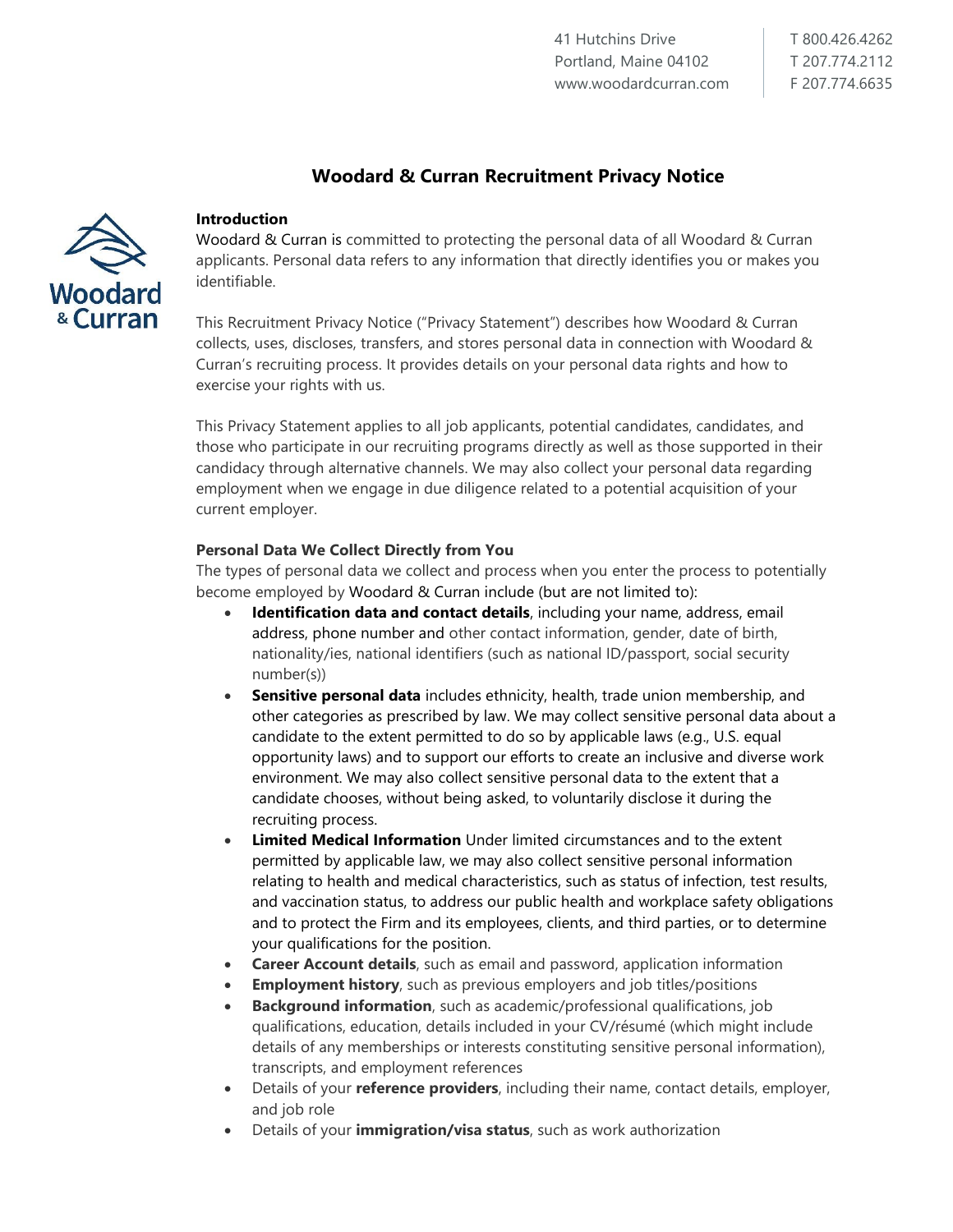

- **Travel-related expenses**, to the extent incurred during the recruitment process and identifying **data as listed above** so that Woodard & Curran can reimburse you where applicable
- **Other information you voluntarily provide** throughout the process, including through interviews

You are able to apply for a role at Woodard & Curran using a number of third-party career sites (e.g., LinkedIn). Doing so will connect your profile from these systems with the Woodard & Curran job application.

# **Information We Collect Automatically**

When you visit the Woodard & Curran website, we may use cookies, web beacons, tags, and scripts. For example, we collect and measure traffic data for specific sources such as thirdparty recruitment sites. We use cookies and similar technologies to authenticate your access to the careers site, and to capture your interactions, preferences, transactional information, and other device and connection information relating to your use of the site. These technologies are also used when you use the "Sign in with LinkedIn" option on the open positions. Our application process allows you to provide us with relevant personal data from information you have on third-party websites (such as LinkedIn). If you choose to incorporate your personal data from third-party websites, it will be used in accordance with this Privacy Notice.

# **Personal Data Collected from Other Sources**

We typically collect personal data directly from you but there may be situations where we collect personal data from other sources. For example, we may collect the following:

- Information provided by entities you have asked to support you in finding a job, including recruiting agencies, educational institutions, professional organizations, or alumni resume sharing platforms
- Information provided by Woodard & Curran personnel who have referred you for a job
- Information provided by agencies, including but not limited to motor vehicle and (where lawful) criminal background checks to verify the accuracy of information you have provided
- Information provided by references in response to reference requests
- Information collected from publicly available sources, including any business social media platforms you use or other information available online

#### **How We Use Your Personal Data**

We collect and use your personal data primarily for recruitment purposes and recruiting process improvement reasons; in particular, to determine your qualifications for employment and to reach a hiring decision as well as ensuring compliance with legal requirements and to maintain records in relation to recruiting and hiring.

This includes assessing your skills, qualifications and background for a particular role, verifying your information, carrying out reference checks, or background checks (where applicable), in order to assess your suitability and eligibility for work on certain Woodard & Curran projects or assignments as well as compliance with customer requirements for projects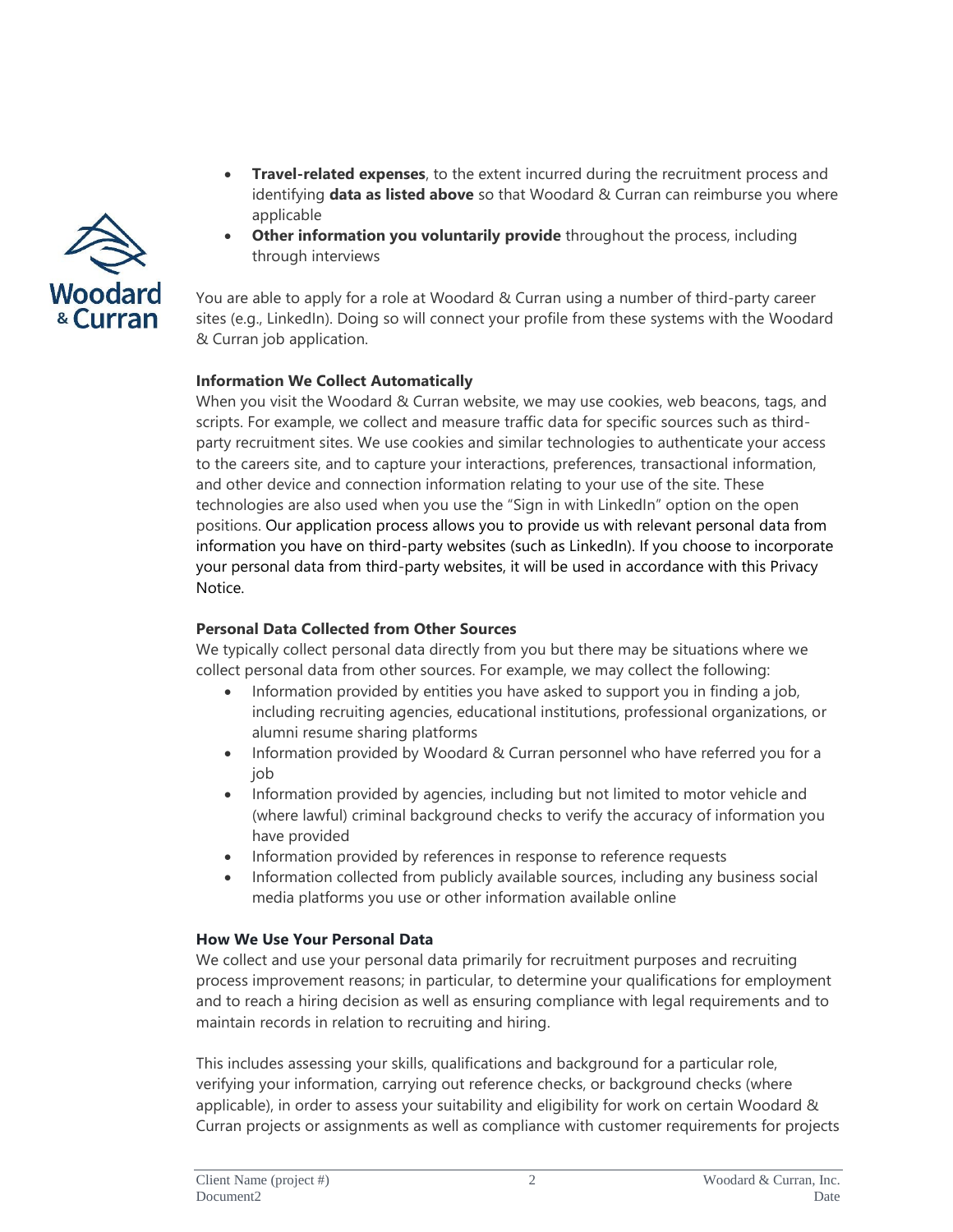and roles, and to generally manage the hiring process and communicate with you about it. We will also capture additional personal data during in-person and/or remote interviews to assess your suitability for the job.



If you are successful in the interview process, we will carry out background checks and validation of your experience and academic and professional qualifications. We will use a third-party organization to perform these checks and may share the CV and identity information that you have provided. Background checks will be completed only as permitted by local law.

If you accept a role at Woodard & Curran, the information collected during the recruitment process may form part of your personnel file, to the fullest extent allowable, and will be processed in accordance with our employment privacy statement.

In certain Woodard & Curran locations, we are required by law to provide reports on the diversity of our recruitment talent pools and will need to send reports to the relevant authorities covering a particular time period.

Where permitted by law, Woodard & Curran may use the personal data you submit for analytical purposes to improve our recruitment and hiring process.

If you are not successful in the interview process, we may keep your details so that we may reach out to you and invite you to apply for other positions that we think may be a good fit for you unless you request that we delete your application.

# **Disclosure of Data**

We only disclose your personal data to those who require access to perform their tasks and duties, and to third parties that have a legitimate purpose for accessing it. We will disclose your personal data to the following categories of recipients:

- Employees of Woodard & Curran in order to administer the recruitment process
- Background-checking or other screening providers and third parties that verify employment history, academic and professional achievements, driving and (where lawful) criminal history
- Third-party service providers that support the Woodard & Curran Recruitment process (such as recruitment or executive search agencies involved in your recruitment)
- Third parties where you have consented or otherwise instructed Woodard & Curran to share your personal data
- Third parties to comply with our legal obligations, including where necessary to abide by law, regulation or contract, or to respond to a court order, administrative, or judicial process
- Third parties as necessary to establish, exercise, or defend against potential, threatened, or actual litigation
- Public authorities in response to lawful requests

We will implement appropriate measures to provide assurance that third-party organizations that we use to process data on our behalf use information in a manner consistent with this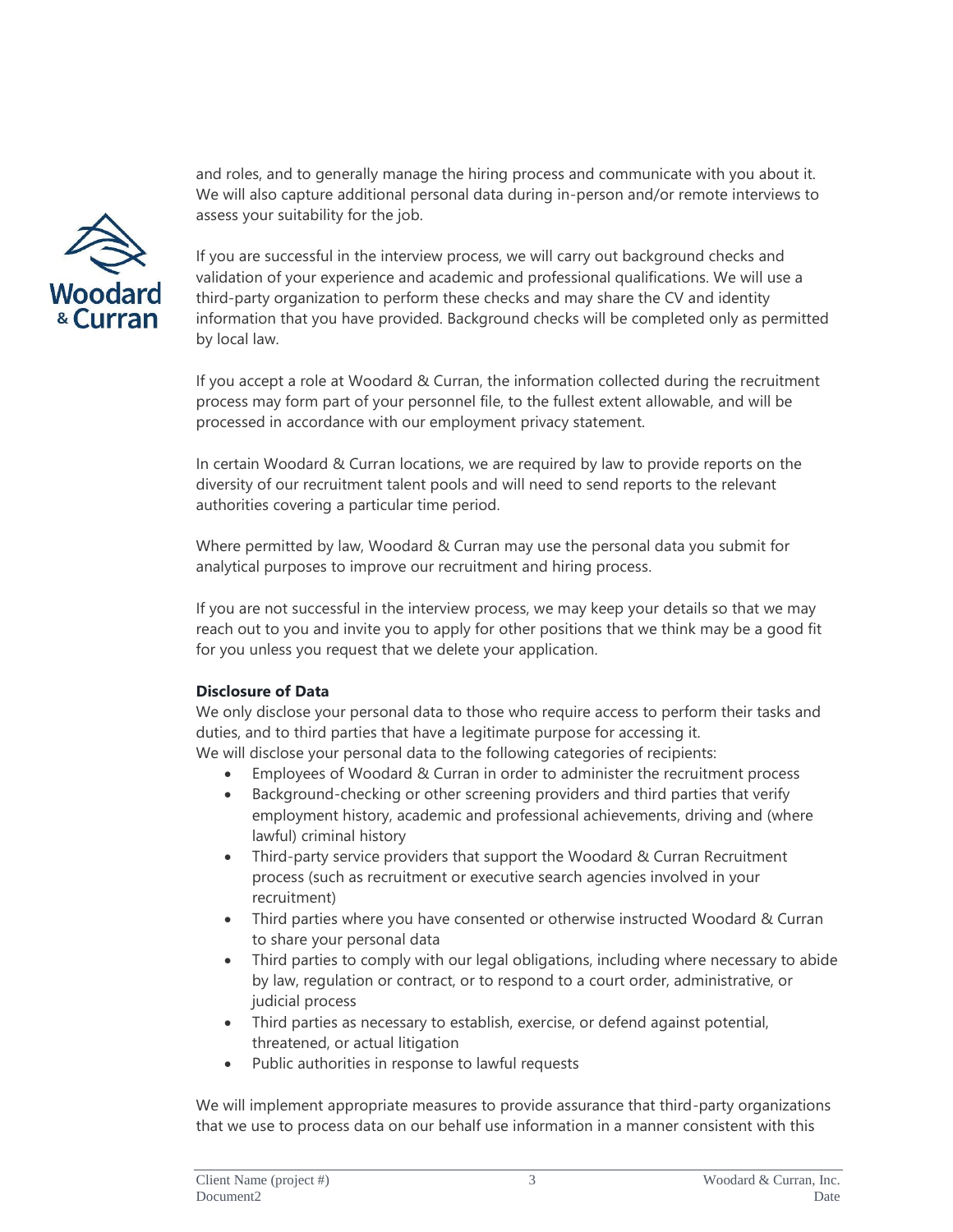Privacy Statement and with applicable law, and that the security and confidentiality of the information is maintained.



Woodard & Curran does not sell personal data that we collect or process as part of the recruitment process or any related processes.

# **Data Retention**

Your personal data will be stored in accordance with applicable laws and kept as long as needed to carry out the purposes described in this Privacy Statement or as otherwise required by applicable law. If you accept an offer of employment with us, any relevant personal data collected during your pre-employment period will become part of your personnel records and will be retained in accordance with specific local requirements and with the privacy notice applicable to W&C employees, which will be provided during the on-boarding process.

If we do not employ you, we may nevertheless continue to retain and use your personal data for a period of time (which may vary depending on the locale) for system administration purposes, to consider you for potential future roles, and to perform research. Thereafter, we retain a minimal amount of your personal data to record your recruiting activity with us.

### **Your Rights Over Your Personal Data**

Depending on where you are located, you may have certain rights under local privacy laws over the personal data we hold about you. With limited exceptions, you have legal rights including the right to be given copies of the personal information that we hold about you and to require inaccurate information to be corrected. In some circumstances you can also require us to delete (or stop making active use of) your personal information.

Woodard & Curran will not discriminate against you for exercising your rights.

You, or an authorized individual who we can verify is acting on your behalf, can exercise the applicable rights by submitting your request by logging in to your candidate page in Workday and clicking on "Edit Account Settings" and then on "Delete My Information". Once that process is complete, you will receive a message confirming that your information has been deleted.

#### **Changes to This Privacy Statement**

This Privacy Statement may be amended or revised from time to time at Woodard & Curran's discretion. The most recent document is available via the Woodard & Curran careers web pages. If we propose to make any material changes, we will provide notice on this page prior to the change becoming effective. We encourage you to periodically review this page for the latest information on our privacy practices.

#### **How to Contact Us**

If you have any questions about this Privacy Statement or wish to exercise your rights, please submit your request through your candidate page in Workday as above or contact us at the mailing address below: